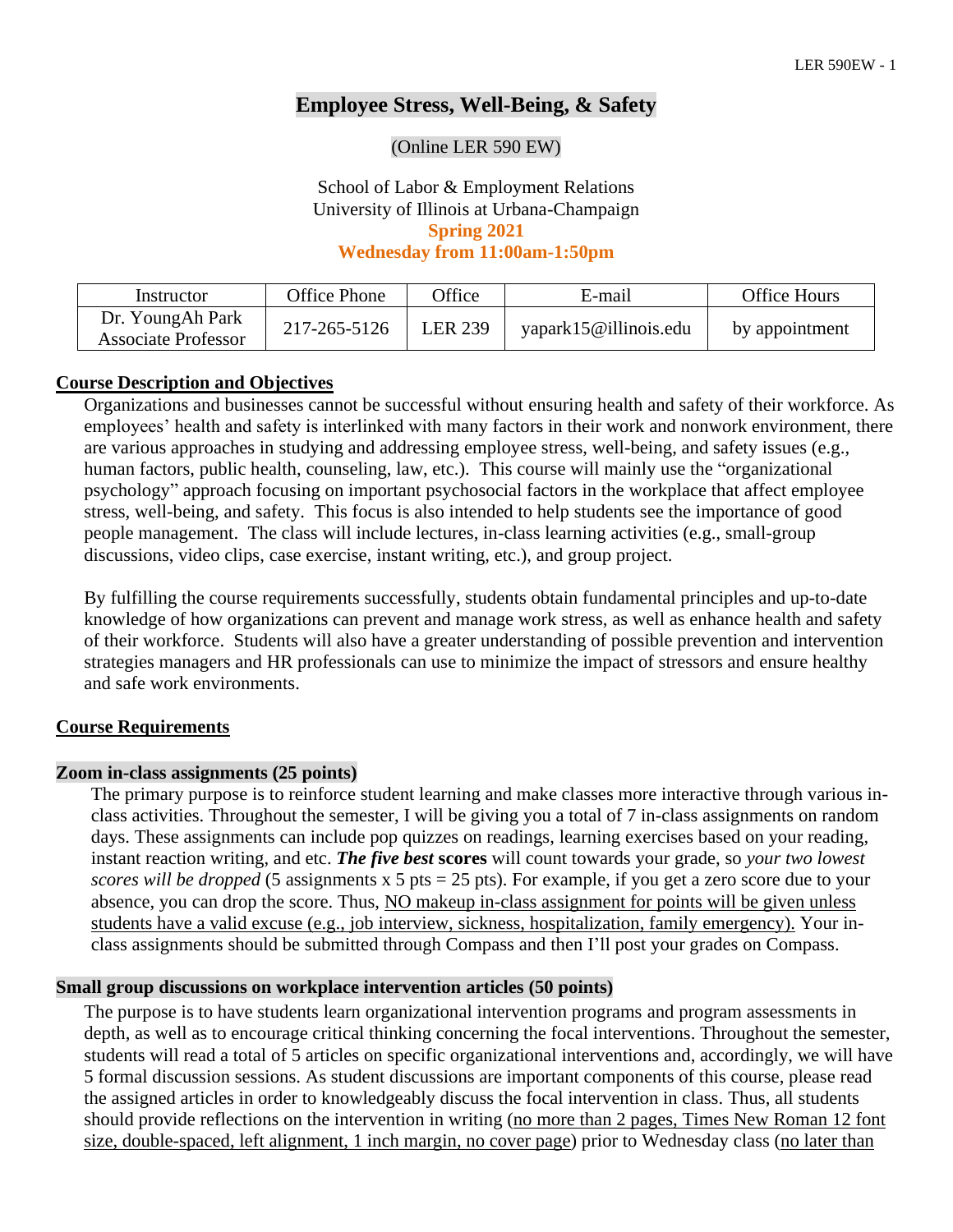11:59 pm Tuesday). Students should also actively participate in discussion during class. Your reflection paper will be worth 10 pts for each discussion session (50pts  $=$  5 sessions x 10pts). Note that these papers will be checked based on a "pass" or "fail" basis. Although you turn in your paper on time through Compass, if you miss a discussion session during class, you will lose part of your class participation points (missing a discussion session  $= -5$  pts).

# **Overall class participation (25 points)**

Your successful learning depends on your active participation in discussion. Contributions to in-class discussions are critical and come from both quantity and quality. Class decorum is also a fundamental basis for class discussion (*please see the section for student conduct*). Your class participation and decorum count 25 points.

## **Exam (50 points)**

The first purpose is to ensure students' full review of the learning content and mastery of important concepts, principles, and theories in this course. The second purpose is to assess students' critical thinking on the topics covered in this course and application of their knowledge to case scenarios. **One examination** will be given in April (50pts). The exam will consist of short and long essays. Remember that essay questions are based on all aspects of the course: the reading assignments, in-class activities, lectures, discussions, video clips, and etc.

#### **Final project (100 points)**

The main purpose of this group assignment is to provide you with the opportunity to apply what you learned in this course to a specific occupation or job. Your group representative is required to email me your team's choice of an occupation no later than **March 3rd, 2021 (yapark15@illinois.edu)**.

You will (1) describe the general characteristics of an occupation/job and (2) identify common and/or serious threats to health and well-being in that occupation/job based on both public data sources (e.g., government reports, published empirical research) and online interviews with at least three employees in that occupation. Last, based on your group's interview results, reading the relevant literature, and critical thinking about promoting a healthy and/or safe workplace, you will (3) suggest organizational interventions that would address those stress, health or safety issues. Your group will then make a 15-18 minute presentation on your project work. Additional 2-5 minutes will be assigned to Q&A with your audience.

*Examples of jobs:* Customer service employees, Salespeople, Engineers, Insurance loss assessors, Retail workers, Oil rig workers, Sports referees, Researchers in R&D function, HR managers, factory workers, health care workers, etc.

To complete this assignment, the following steps are required:

# **(1) Describe the occupation**

Your goal is to provide a general overview of the nature of the work performed in the job and the number of people who work in this job. This should be a relatively brief portion of your project/presentation. Two useful sources for this information are the Bureau of Labor Statistics (www.bls.gov) and O\*NET (http://online.onetcenter.org). If you can find them, it is always nice to supplement the statistical portrait with other media, such as pictures of people performing the job.

#### **(2) Identify common and/or serious threats or stressors to health and well-being**

Your goal is to identify health and/or safety risks in the job and threats to well-being. You should use the following sources for this information: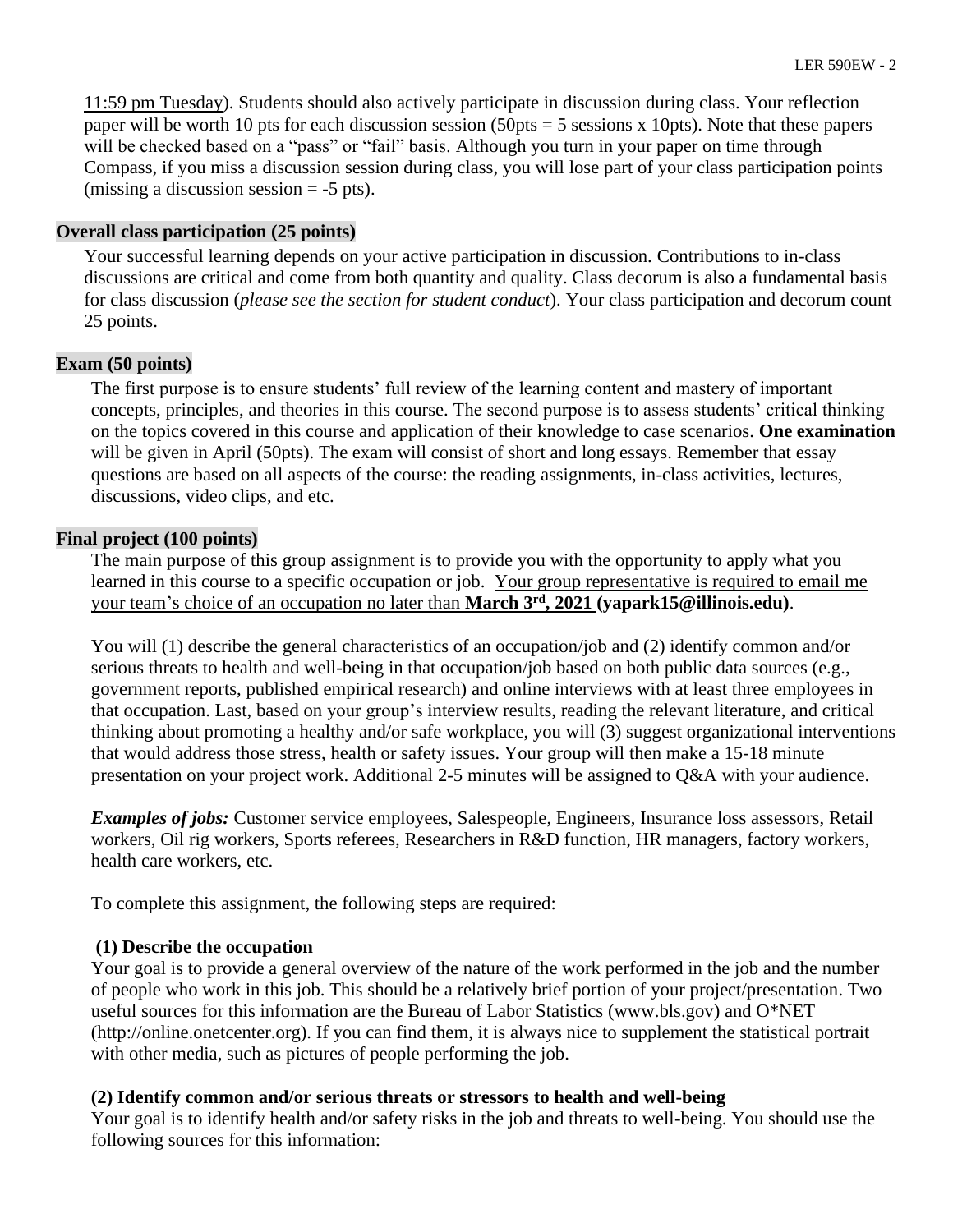- (a) Government documents that provide health and safety risks for occupations. Perhaps the best source for these data is reports from the National Institute for Occupational Safety and Health (NIOSH, http://www.cdc.gov/niosh).
- (b) Published empirical research. For common jobs, you are likely to find many studies focusing on occupational health issues. These sources may include business, psychology, or public health journals devoted to health-related research or where they are available, journals devoted to a specific occupation. I do not expect you to conduct a complete review of the published literature on your occupation, but would encourage you to review this literature in some detail, as you are likely to find it quite helpful.
- (c) Interviews with members of your occupation. I would like your group members to locate and interview at least three people who either currently work in your chosen occupation or who have done so in the past. Your goal will be to conduct a brief interview with each person (that you will design). The interview should focus on their perceptions of health and safety threats, positive aspects of their job, and their thoughts about interventions that would increase their occupational health. Along the way, I would encourage you to keep track of particularly meaningful quotes that illustrate significant concerns or rewarding aspects of the work.

## **(3) Suggest interventions**

Based on your work in step 2, you will recommend a few interventions that address serious and/or common occupational health concerns in your occupation of choice. You can draw on the same sources you used in step 2, as well as the list of intervention-related readings in this course. I am less interested in whether you make the "right or correct" recommendations but more interested in whether your recommended intervention approaches are drawn from the data you gathered for the project and your group's thoughtful and critical discussion and literature review.

#### *Deliverables and Grading:*

You will make a group presentation on your occupation of interest. I will leave the exact structure of that presentation for you to decide, but it should be delivered in Power Point and should basically summarize the stages of your work above. The presentation should be 15-18 minutes in length and should mostly focus on the identified stress and health risks, reports from the interviews you conducted, and suggested interventions. Another 2-5 minutes will be used for Q&A with your audience.

Team points are 50 and these will be based on the overall quality of the presentation as delivered in class. Each group member will receive the same grade regarding the team points. I will also have you rate each of your team member's contribution to the group project, and this individual point is 50 based on the rating scores you receive from your team members. The rating format will be introduced later in class and uploaded on Compass. Thus, you can earn up to 100 points through this group project (50 for team performance, 50 for individual contribution).

# **Course Grades and Grading Scale**

Grades will be determined by 4 areas of your performance:

- 1. In-class assignments: 25 Points
- 2. Reaction papers for intervention discussions: 50 Points
- 3. Overall class participation & class decorum: 25 Points
- 4. Exam: 50 Points
- 5. Team Project: 100 Points

# A total of 250 points

A (96-100%), A- (92-95.9%), B+ (88-91.9%), B (84-87.9%), B- (80-83.9%) C+ (77-79.9%), C (73-76.9%), C- (70-72.9%), D+(  $67-69.9$ %), D $(63-66.9)$ , D- $(60-62.9)$ , F (Below 60%)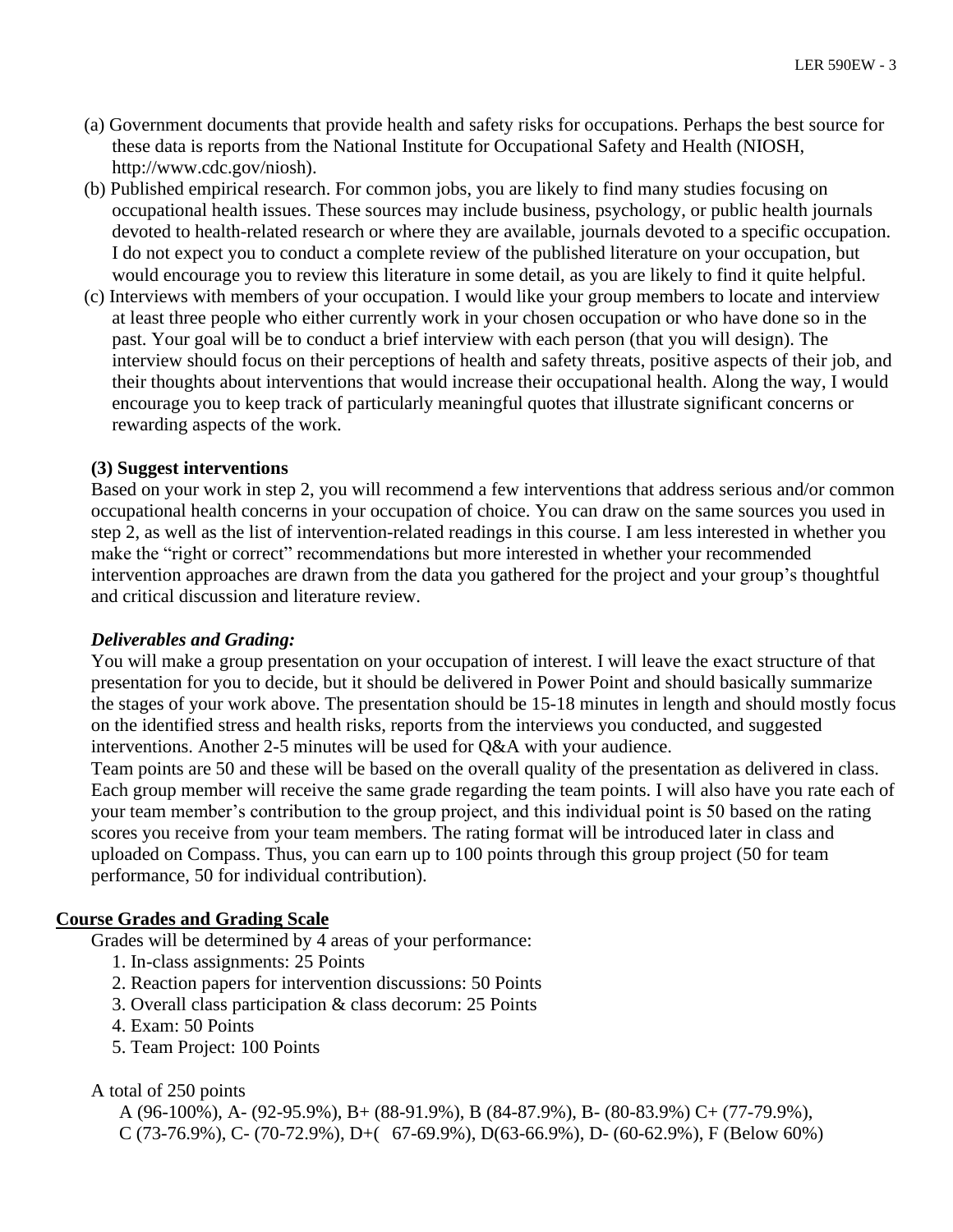## **Classroom Formats & Student Conduct**

- 1. Class is held once per week. Please be courteous to others by being to class on time. Students are expected to prepare for class ahead of time (i.e., read the assigned materials prior to class) and be an active learner in all components of classes. Reading materials will be uploaded on Compass weekly.
- 2. Disruptive behaviors will not be tolerated.
	- **Mobile phones:** Please silence them and do not use them during class time. If you need to have your cell phone on for emergency reasons, please put them on the vibrant mode. No text-messaging and emailing is allowed during class. If you have emergency, you may leave me a message and leave the zoom class meeting.
	- **Zoom camera on:** Students are expected to turn on their camera during class time and particularly for group discussion sessions. This is to enhance interpersonal interactions and student engagement in class for best learning outcomes. If you have an internet issue with this option, please let me know in advance.
- 3. **We are each responsible for creating a friendly learning environment in this course. Be courteous and inclusive to your peers regardless of their backgrounds and different opinions, especially regarding your team project work.**
- 4. Communication:
	- a. If you have to miss more than 2 classes in a row due to long-term constraints or you will have to miss an exam, please do let me know. You can find the missed in-class activity materials on Compass.
	- b. Throughout the semester, you're more than welcome to set up a zoom meeting appointment with me to talk about how to improve your performance in this course. Please note that the grading scale is clearly provided in this syllabus. *Grades will not be adjusted on the last minute. Therefore, if you have concerns or questions, please email and talk to me early on.*
	- c. The syllabus contains important information that you will be responsible for knowing throughout the semester (e.g., policies & rules, course evaluation elements, course schedule, etc.). Therefore, if you have a question about the course, please consult the syllabus before you contact me. I will gladly respond to emails if you need clarification about what is covered in the syllabus; however, I will not respond to emails about questions that can be easily answered by reading the syllabus.

#### **Extra Credit**

During the semester, there may be opportunities for you to earn extra credits through participating in research experiments or helping recruit research participants. This will be a voluntary opportunity. If you do not want to participate but still wish to earn extra credit, alternative assignments will be given for equal opportunities. Available points and further instructions will be given if there are any opportunities at my discretion.

#### **Other Important Polices**

*Students with Disabilities***:** UIUC provides, upon request, appropriate academic accommodations for qualified students with disabilities. For more information, please refer to the following website and contact the University's disability services office. http://www.disability.illinois.edu/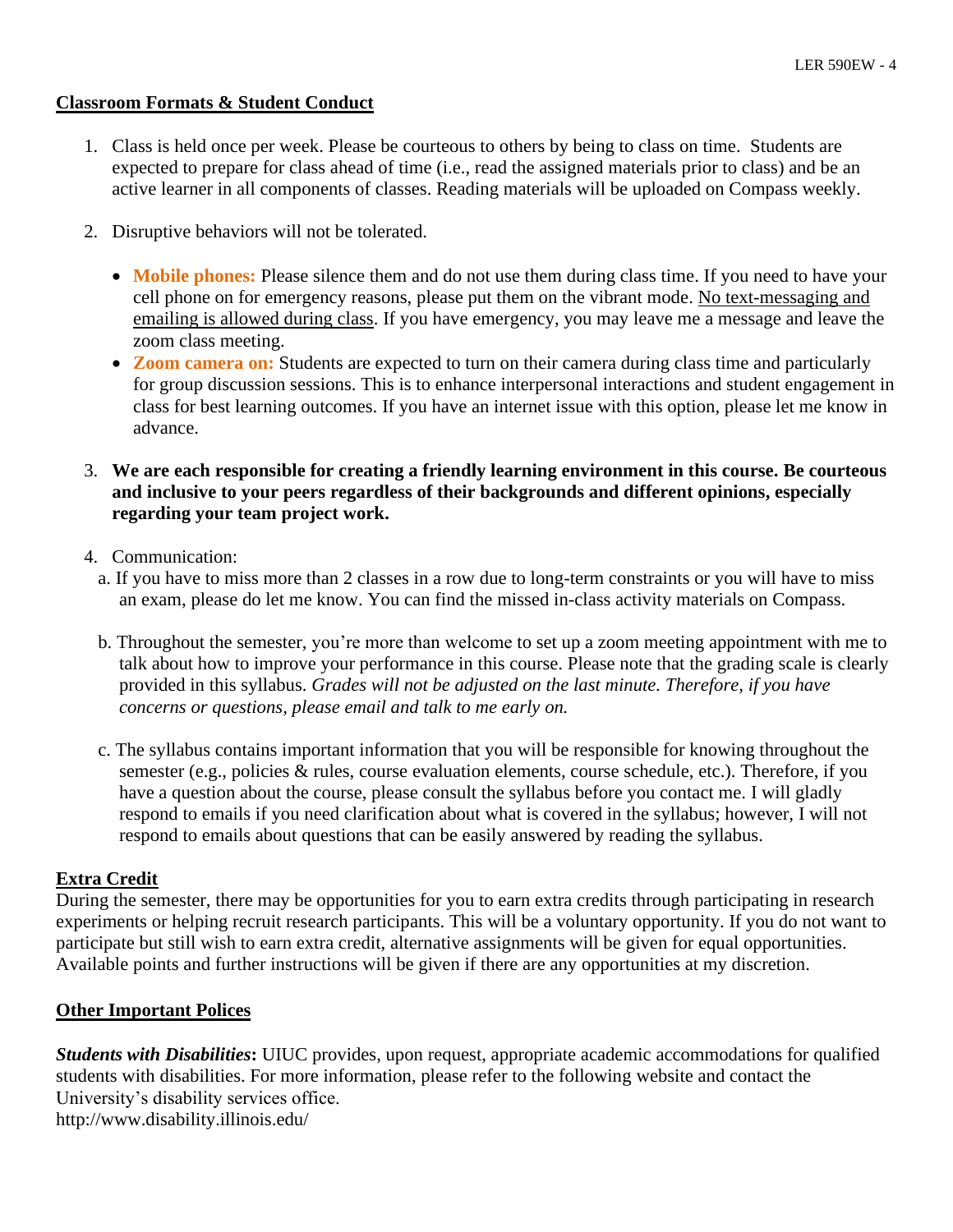*Academic Integrity Policy***:** As with any other University course, plagiarism, cheating or any other form of academic dishonesty will not be tolerated in any way. *Cases of academic integrity infractions will be pursued to the fullest extent allowed by University regulations* (see http://studentcode.illinois.edu/article1\_part4\_1- 402.html for details). *Ignorance of a rule is never a defense. Therefore, it is students' responsibility to educate themselves about the risk of academic integrity infractions and to avoid it. Just don't do it!!*

*Sexual Misconduct Policy and Reporting:* The University of Illinois is committed to combating sexual misconduct. Faculty and staff members are required to report any instances of sexual misconduct to the University's Title IX and Disability Office. In turn, an individual with the Title IX and Disability Office will provide information about rights and options, including accommodations, support services, the campus disciplinary process, and law enforcement options.

A list of the designated University employees who, as counselors, confidential advisors, and medical professionals, do not have this reporting responsibility and can maintain confidentiality, can be found here: http://wecare.illinois.edu/resources/students/#confidential Other information about resources and reporting is available here: http://wecare.illinois.edu/

# **Course Schedule**

Week 1: 1/27

- Course Introduction
- NIOSH (National Institute for Occupational Safety and Health) & OSHA (Occupational Safety and Health Administration)

Week 2: 2/3

• Work stress models and theoretical frameworks

Week 3: 2/10

- Common work stressors and strains
- Individual differences in experiencing work stress

# **Break (2/17): Non-instructional day (no class)**

Week 4: 2/24

- Emotional labor in human service jobs
- Workplace violence and interpersonal mistreatment
- Intervention Discussion I: Reducing incivility and its related stress at work

Week 5: 3/3

- Organizational injustice as a stressor
- Intervention Discussion II: Displaying fairness while delivering bad news in organizations

Week 6: 3/10

- Situational factors and job characteristics for employee well-being
- Group project meetings (individual group work)